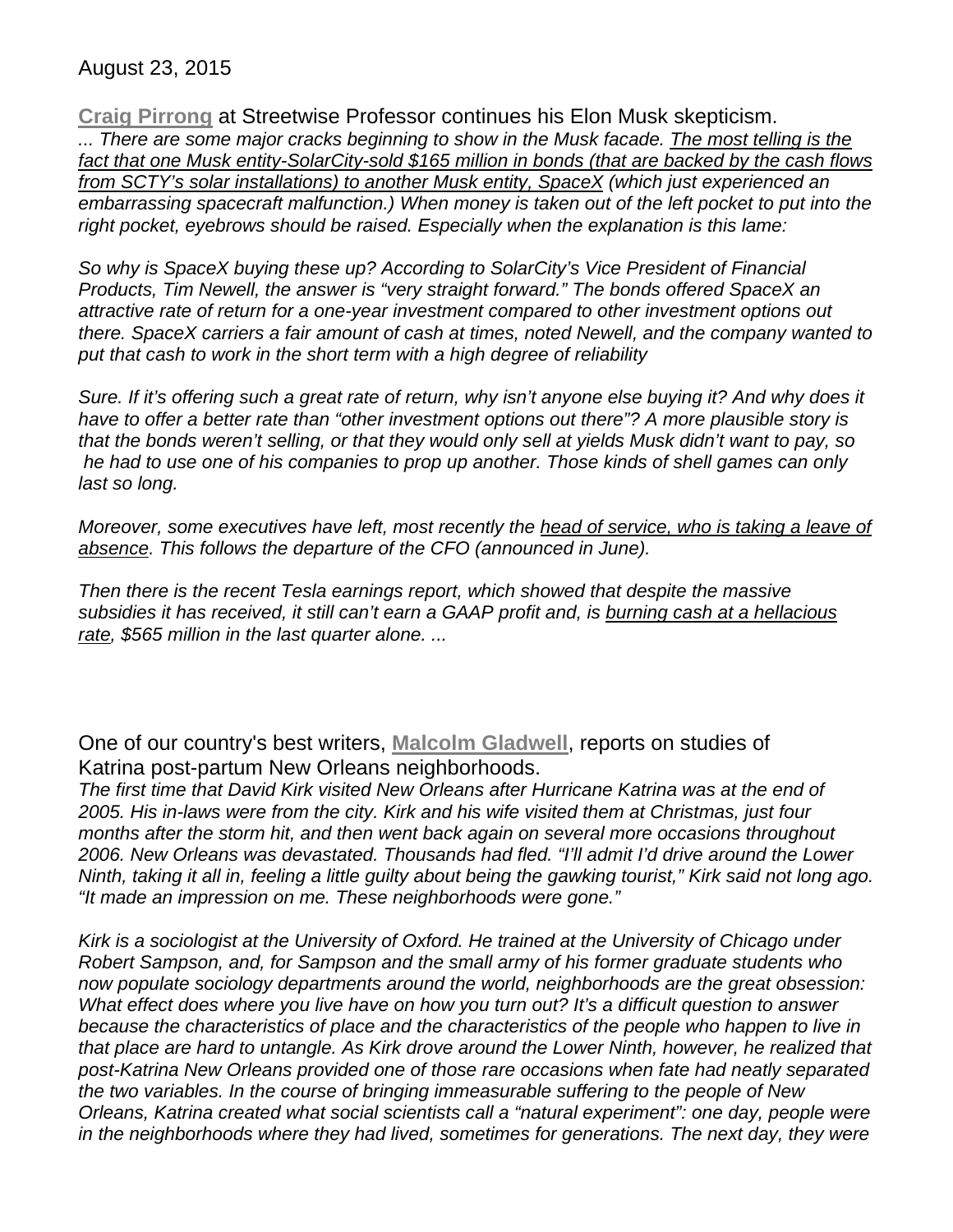*gone—sometimes hundreds of miles away. "They had to move," Kirk said. What, he wondered, were the implications of that? ...* 

*... Kirk's idea was to look at convicted criminals from New Orleans who had been released from prison after Katrina. As a group, they were fairly homogeneous: largely black, largely poor. For years, their pattern was to return to their old neighborhoods after they were released: to their families, homes, social networks. But for some, by the most random of circumstances, that was now impossible. Their neighborhoods—the Lower Ninth, New Orleans East—had been washed away. How did the movers compare with the stayers? ...*

*... One of the tragedies of Katrina was that so many of New Orleans' residents were forced to*  move. But the severity of that tragedy is a function of where they were forced to move to. Was it *somewhere on the Salt Lake City end of the continuum? Or was it a place like Fayetteville? The best answer we have is from the work of the sociologist Corina Graif, who tracked down the new addresses of seven hundred women displaced by Katrina—most of them lower-income and black. By virtually every measure, their new neighborhoods were better than the ones they had left behind in New Orleans. Median family income was forty-four hundred dollars higher. Ethnic diversity was greater. More people had jobs. Their exposure to "concentrated disadvantage" an index that factors in several measures of poverty—fell by half a standard deviation.*

*The women weren't going to Fayetteville but, rather, to places like Houston. "For low-income people in the South, Houston is a pretty darn great place," Hendren said. "It's not a beacon of phenomenal upward mobility like Salt Lake City. But it's kind of the Salt Lake City of the South." The odds of going from the bottom to the top in Houston are 9.3 per cent, which puts it fifteenth out of the top fifty U.S. metro areas.* 

*"I think that what's happening is that a whole new world is opening up to them," Graif said. "If these people hadn't moved out of the metro area, they would have done the regular move cycling from one disadvantaged area to another. The fact that they were all of a sudden thrown out of that whirlpool gives them a chance to rethink what they do. It gives them a new option—a new metro area has more neighborhoods in better shape."* 

*That is, more neighborhoods in better shape than those of New Orleans, which is a crucial fact. For reasons of geography, politics, and fate, Katrina also happened to hit one of the most dysfunctional urban areas in the country: violent, corrupt, and desperately poor. A few years after the hurricane, researchers at the University of Texas interviewed a group of New Orleans drug addicts who had made the move to Houston, and they found that Katrina did not seem to have left the group with any discernible level of trauma. That's because, the researchers concluded, "they had seen it all before: the indifferent authorities, loss, violence, and feelings of hopelessness and abandonment that followed in the wake of this disaster," all of which amounted to "a microcosm of what many had experienced throughout their lives."* 

*Katrina was a trauma. But so, for some people, was life in New Orleans before Katrina. ...* 

*... The way New Orleans handled public education after Katrina was very different. New Orleans had one of the worst-performing public-school systems in the country: the year before the storm, sixty-two per cent of public-school students in the city were enrolled in a school rated F by the state of Louisiana. The government decided to start over. All of the city's public-school teachers were fired. Public education was changed—in the words of one city official—from "a school system" to "a system of schools." In the most radical educational experiment in the country, students were allowed to apply anywhere they chose throughout the city, principals were given wide autonomy, and countless school buildings were renovated or rebuilt. The educational*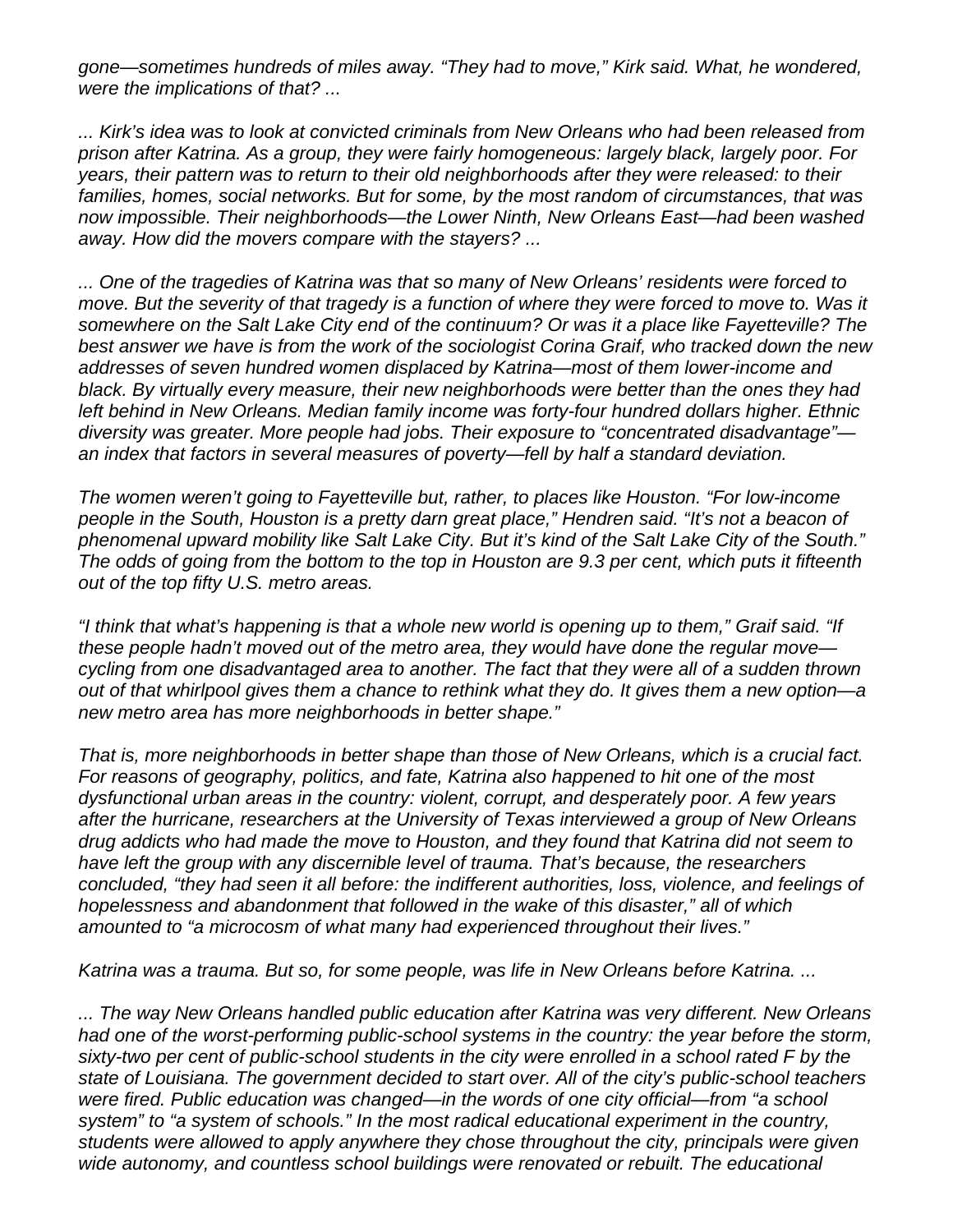*system, in the wake of a hurricane that battered its buildings, doubled down and finished the job itself. ...* 

*... At the same time, however, Katrina reminds us that sometimes a clean break with the past has its advantages. The fact that you may have lived in a neighborhood for generations, or become attached to a set of long-standing educational traditions, does not mean that you should always return to that neighborhood if you are displaced, or reconstruct those traditions. The schools of New Orleans made a necessary and painful sacrifice: they extended the pain of Katrina in order to build a better future for the city's children. Those who chose to stay in Houston made the same hard choice. The calculations done in the Chetty-Hendren-Kline-Saez study concern the benefits of good neighborhoods for the children of the people who move. The child who moves from Central City to Salt Lake City at the age of five or six gets the benefit of all of his or her education in a better school, an adolescence largely free of violence and crime, and an early adulthood in a place with jobs and opportunities. The benefits are less obvious for the parents: they leave behind their networks and family ties and the pleasures of crawfish. In the past ten years, much has been said, rightly, about the resilience and the spirit of those who chose to rebuild the neighborhoods they had lost. It is time to appreciate as well the courage of those who, faced with the same disaster, decided to make a fresh start.* 

**NY Times OpEd** calls on universities to stop hoarding money. *WHO do you think received more cash from Yale's endowment last year: Yale students, or the private equity fund managers hired to invest the university's money?*

*It's not even close.*

*Last year, Yale paid about \$480 million to private equity fund managers as compensation about \$137 million in annual management fees, and another \$343 million in performance fees, also known as carried interest — to manage about \$8 billion, one-third of Yale's endowment.*

*In contrast, of the \$1 billion the endowment contributed to the university's operating budget, only \$170 million was earmarked for tuition assistance, fellowships and prizes. Private equity fund managers also received more than students at four other endowments I researched: Harvard, the University of Texas, Stanford and Princeton. ...*

*... But the amount universities pay to private equity reveals the deeper problem: We've lost sight of the idea that students, not fund managers, should be the primary beneficiaries of a university's endowment. The private-equity folks get cash; students take out loans.*

*As part of the reauthorization of the Higher Education Act expected later this year, Congress should require universities with endowments in excess of \$100 million to spend at least 8 percent of the endowment each year. Universities could avoid this rule by shrinking assets to \$99 million, but only by spending the endowment on educational purposes, which is exactly the goal. ...*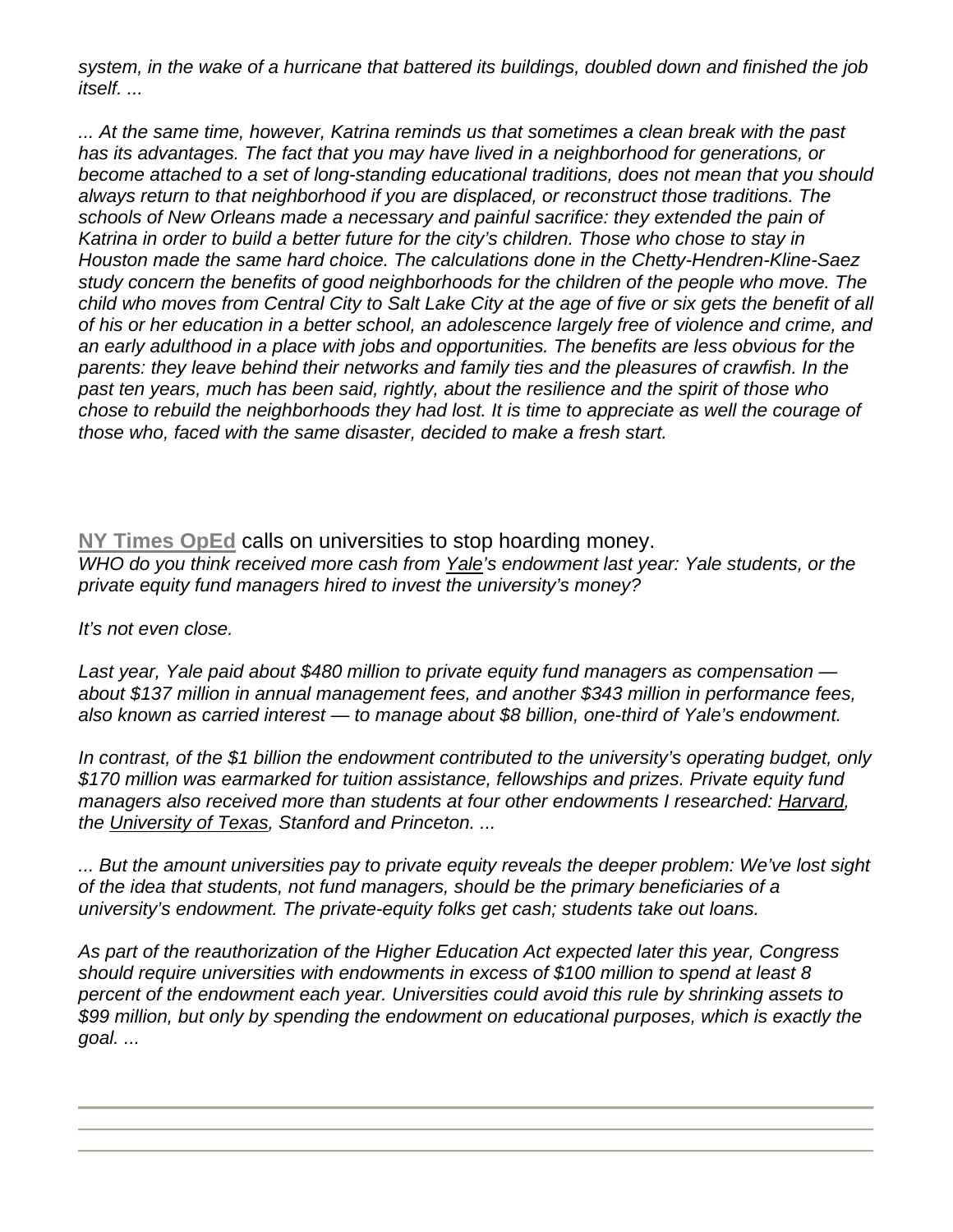## **Streetwise Professor Is Elon Musk's Flim-Flam Beginning to Unravel?**

by Craig Pirrong

I've long been an Elon Musk skeptic. He struck me as Harold Hill-esque con man, and an aspiring cult leader.

Izabella Kaminska at FT Alphaville has come to the same conclusion. (I appreciate her giving extended play to my posts on Musk, and for pointing out that I've "never bought the hype.") Her last sentence says it all, in a rhetorically questioning kind of way: "Who was it again that said "the bigger the lie, the more it will be believed"?"

Exactly.

There are some major cracks beginning to show in the Musk facade. The most telling is the fact that one Musk entity-SolarCity-sold \$165 million in bonds (that are backed by the cash flows from SCTY's solar installations) to another Musk entity, SpaceX (which just experienced an embarrassing spacecraft malfunction.) When money is taken out of the left pocket to put into the right pocket, eyebrows should be raised. Especially when the explanation is this lame:

So why is SpaceX buying these up? According to SolarCity's Vice President of Financial Products, Tim Newell, the answer is "very straight forward." The bonds offered SpaceX an attractive rate of return for a one-year investment compared to other investment options out there. SpaceX carriers a fair amount of cash at times, noted Newell, and the company wanted to put that cash to work in the short term with a high degree of reliability

Sure. If it's offering such a great rate of return, why isn't anyone else buying it? And why does it have to offer a better rate than "other investment options out there"? A more plausible story is that the bonds weren't selling, or that they would only sell at yields Musk didn't want to pay, so he had to use one of his companies to prop up another. Those kinds of shell games can only last so long.

Moreover, some executives have left, most recently the head of service, who is taking a leave of absence. This follows the departure of the CFO (announced in June).

Then there is the recent Tesla earnings report, which showed that despite the massive subsidies it has received, it still can't earn a GAAP profit and, and is burning cash at a hellacious rate, \$565 million<sup>\*</sup> in the last quarter alone. Further the company revealed that it almost certainly will miss its sales target of 55,000, perhaps by as much as 10 percent. The introduction of the Model X is being pushed back yet again. The company had been counting on China for future growth. Performance there had been disappointing, and China's current economic troubles (which include a huge automobile inventory overhang) make it an unlikely future savior.

But Musk responded in his typical supercilious fashion:

Rather sanctimoniously, the carmaker said that it would prioritise "a great product" over quarterly numbers. Investors have probably understood that by now. Just in case of doubt, Mr Musk followed up on the earnings call with: "We don't want to set high expectations...Winning needs to feel like winning."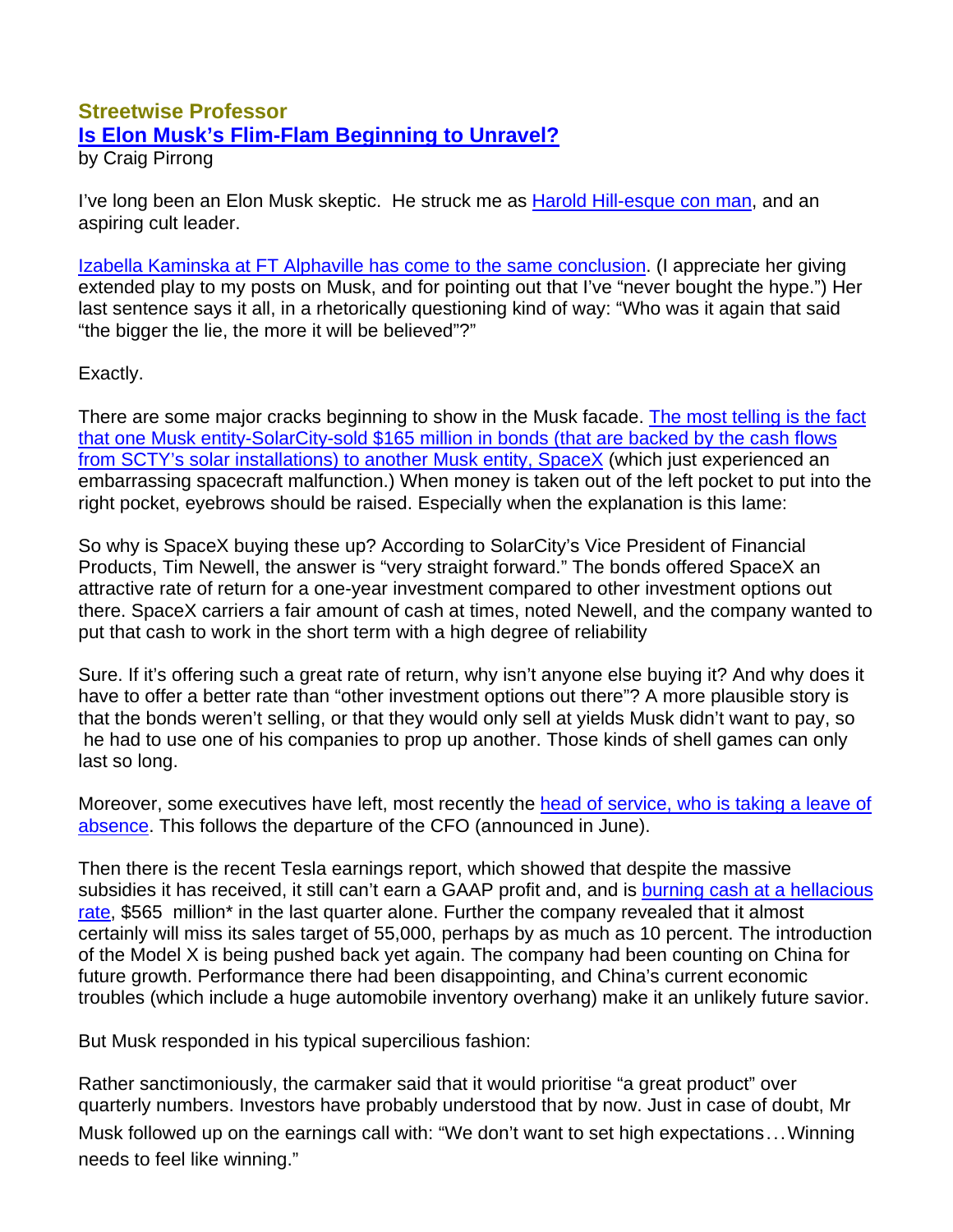Just a suggestion: channeling one's inner Charlie Sheen is probably not a good idea.

There is also a medium-to-long term risk for Tesla, and a deliciously ironic one (though it is somewhat hedged by SolarCity). Specifically, Musk is a anthropogenic climate change true believer who touts electric automobiles as a way of combatting it. The EPA's recent proposed regulation of CO2 is also targeted at climate change. Though by its own admission will do virtually nothing to ameliorate temperature increases, the regulation will make electricity much more expensive: that's a certainty. Estimates are in the range of 10-20 percent. That makes electric cars that much less attractive. Higher energy costs will also reduce income, leading to lower demand for Tesla vehicles, but will also reduce the demand for petroleum, which will lead to lower gasoline prices which will also negatively impact demand for Teslas: the EPA regulation will therefore cause both income and substitution effects that are harmful to Tesla (though again SolarCity will benefit from the EPA plan). Meaning that one green dream will cannibalize another.

For those who see Tesla as more of a battery company than a car company, higher electricity prices hurt the storage battery business too.

But no doubt Elon will turn his attention to doing what he does best: importuning the government to subsidize him. I lay heavy odds that we will see an effort to increase or extend subsidies to electric vehicles with the specific purpose of offsetting the effect of EPA regulations on the sales of electric cars. Just watch. If the markets are becoming less enamored with Elon, there are still plenty of suckers for his shtick in government.

\*Thanks to commenter Highgamma for catching this.

**New Yorker Starting Over** *Many Katrina victims left New Orleans for good. What can we learn from them?* **Social scientists find that leaving a dysfunctional urban neighborhood can transform a family's prospects.** by Malcolm Gladwell

The first time that David Kirk visited New Orleans after Hurricane Katrina was at the end of 2005. His in-laws were from the city. Kirk and his wife visited them at Christmas, just four months after the storm hit, and then went back again on several more occasions throughout 2006. New Orleans was devastated. Thousands had fled. "I'll admit I'd drive around the Lower Ninth, taking it all in, feeling a little guilty about being the gawking tourist," Kirk said not long ago. "It made an impression on me. These neighborhoods were gone."

Kirk is a sociologist at the University of Oxford. He trained at the University of Chicago under Robert Sampson, and, for Sampson and the small army of his former graduate students who now populate sociology departments around the world, neighborhoods are the great obsession: What effect does where you live have on how you turn out? It's a difficult question to answer because the characteristics of place and the characteristics of the people who happen to live in that place are hard to untangle. As Kirk drove around the Lower Ninth, however, he realized that post-Katrina New Orleans provided one of those rare occasions when fate had neatly separated the two variables. In the course of bringing immeasurable suffering to the people of New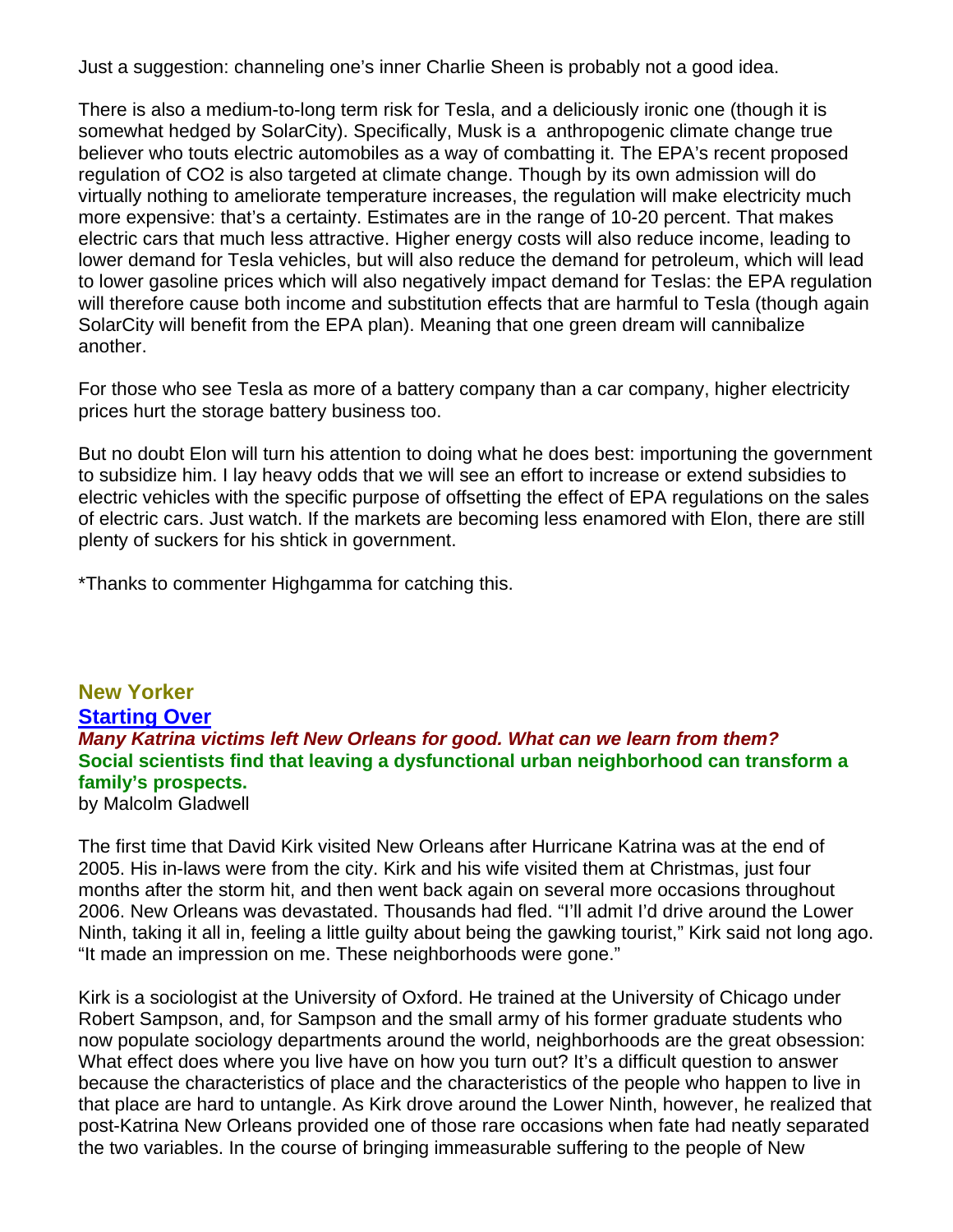Orleans, Katrina created what social scientists call a "natural experiment": one day, people were in the neighborhoods where they had lived, sometimes for generations. The next day, they were gone—sometimes hundreds of miles away. "They had to move," Kirk said. What, he wondered, were the implications of that?

"I worked my connections to see who would talk to me," Kirk went on. "It turned out that one of my colleagues at the University of Maryland had done research on boot camps in Louisiana. Ultimately, I got in touch with someone who is now the head of the prison system, a guy named James LeBlanc." Kirk's idea was to look at convicted criminals from New Orleans who had been released from prison after Katrina. As a group, they were fairly homogeneous: largely black, largely poor. For years, their pattern was to return to their old neighborhoods after they were released: to their families, homes, social networks. But for some, by the most random of circumstances, that was now impossible. Their neighborhoods—the Lower Ninth, New Orleans East—had been washed away. How did the movers compare with the stayers?

"This was December, 2006," Kirk recounted. "I asked for a few things. I wanted information on where prisoners were living prior to Katrina. And I also wanted information on where they were living after release. I basically got an address file from the Department of Corrections for everyone who came out of prison from 2001 to 2007. It was extremely messy. They don't necessarily collect data in a way that makes it easy to geo-code. There would be notes like 'This is grandma's telephone line.' I went line by line to clean it up." He wound up with a list of three thousand individuals. His interest was recidivism: Were those people who came out of prison and found their entire world destroyed more likely or less likely to end up back in prison than those who could go home again? Kirk looked first at the results one year and three years after release and has since been working on an eight-year study. The results aren't even close. Those who went home had a recidivism rate of sixty per cent. Those who couldn't go home had a rate of forty-five per cent. They moved away. Their lives got better.

"This spring, I was on a radio talk show in Houston, Sunday morning," Kirk said. "This guy was listening. He called me up. He is a crack addict, with multiple incarcerations for burglary and theft. This is a guy who grew up in Arkansas, didn't have a very good childhood. He went down to Louisiana, and spent his entire adult life in New Orleans. Then he moved to Houston. I don't know his exact age, maybe a fifty-year-old black male. And this is what he told me: 'Now, I hate that the storm came because a lot of people died in the storm, but, guess what, that was probably the best thing that could have happened to a lot of people, because it gave them the opportunity to reinvent themselves if their life wasn't going right.' "

New Orleans is a city framed by two major bodies of water. Its northern edge is Lake Pontchartrain, which empties into the Gulf of Mexico. Running through the southern part of the city is the Mississippi. Connecting the two—lake and river—is the Industrial Canal, built almost a century ago. It runs right down the middle of the Ninth Ward, separating the Upper Ninth, which includes the rapidly gentrifying neighborhoods of the Bywater, from the Lower Ninth, a smaller, isolated rectangle on the eastern edge of the city.

The most affluent parts of the city are on the river side: the Garden District, Uptown, the St. Charles and Magazine Street arteries. This is the historic New Orleans of grand houses, Audubon Park, and Tulane University. Richard Campanella, a geographer at the university, calls the area the "white teapot" of New Orleans—"teapot" for the way it follows the curving path of the Mississippi. As a delta plain, New Orleans has the curious effect of building uphill toward the river, so the teapot is on high ground. East and north of the teapot is Central City. It is almost all black. "Historically, the Central City population tends to be post-emancipation, urban migrants, coming in from the plantation regions, sugarcane fields, and the cotton fields in Mississippi and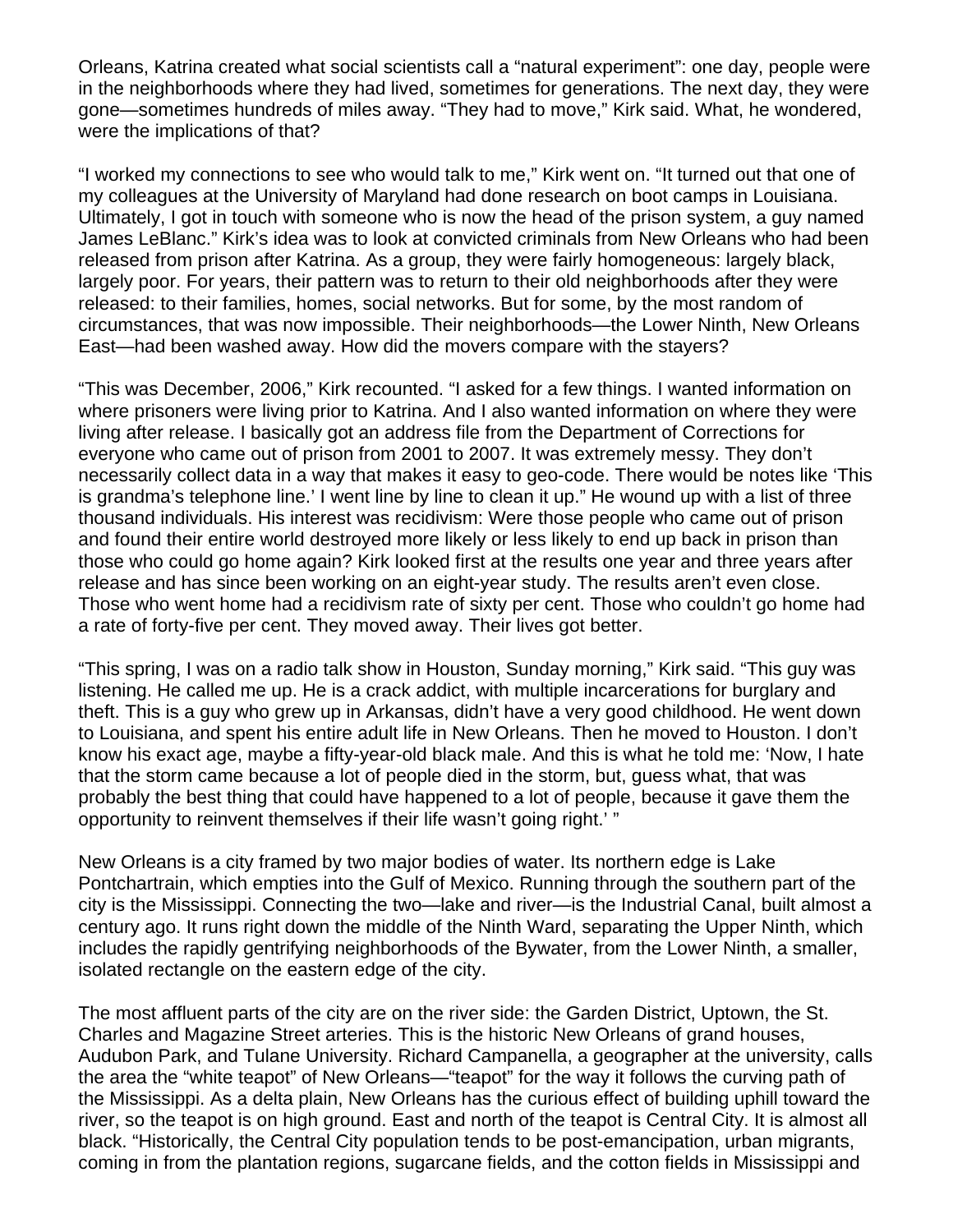upriver," Campanella said. "They were more likely to be Protestants, more likely to be 'Anglo' African-Americans—English-speaking, etc." Campanella was in his office at Tulane, the heart of the white teapot. Central City was a ten-minute drive away, but it could have been across the ocean. Beyond Central City is Treme. The historical roots of Treme are much older—in the black Creole communities that date back to French and Spanish colonial times. "Many are descendants of the free-people-of-color population," Campanella said. "Many of them were in the skilled trades, many of them professionals. They had a bit of access to the middle class."

Using census data, Campanella has created a computerized map of New Orleans, in which the city is divided up into thousands of little squares—each representing a city block and each colorcoded according to the predominant race of that specific area's residents. He put the map up on his computer screen and pointed to the river side of the Lower Ninth. "Up until the nineteensixties, you would have seen mostly working-class to middle-class ethnic whites living here," he said. "After school integration, we had white flight over here"—he highlighted St. Bernard's Parish, directly across the city line—"at which point the Lower Ninth became about ninety-five per cent black." He pointed to the Seventh and Eighth Wards. In the nineteen-sixties and seventies, blacks from neighborhoods like Treme moved upward toward the lake, to places like Pontchartrain Park and Gentilly. The whites who had been there moved to the suburbs. "There was a very rapid turnaround," Campanella said. The lines between black and white hardened, and, for a generation, New Orleans was laid out like a checkerboard. If you were African-American and lived in Central City or Treme or the Lower Ninth, chances were that your parents lived there, too, and maybe even your grandparents—perhaps even in the same house.

What Campanella was describing in New Orleans is the classic pattern of African-American demographic mobility. For crucial periods of this country's history, African-Americans were far more likely than whites to be mobile—to move across state or regional lines. New Orleans was shaped by the first of those waves: the former plantation slaves who moved to urban areas after emancipation. The second of those waves was the Great Migration, extending into the middle of the last century, when hundreds of thousands of African-American families in the South made the long journey to the industrialized North in search of economic opportunity.

But from 1970 to the present the reverse has happened. Black Americans are much more likely to stay in place and much less likely than whites to engage in what the sociologist Patrick Sharkey calls "contextual mobility"—moves significant enough to change circumstances and opportunities. Robert Sampson once mapped the movement of African-Americans participating in a Chicago housing experiment over a seven-year period starting in the mid-nineteen-nineties, and the graphic consists of tight clusters of very short lines—spanning a few city blocks, or extending one or two neighborhoods over. How often do African-Americans from the poorest neighborhoods of the South Side leave the city of Chicago? "Rarely," Sharkey said.

What happens instead is "churning"—minor moves in which the new home pretty much replicates the environment and the conditions of the old home. The sociologist Stefanie DeLuca recently interviewed poor African-American families in Baltimore and Mobile about their reasons for moving, and No. 1 on the list was "unit failure": their home became so unlivable that they had no choice but to look for another place. They moved not because they were deliberately choosing a better life but because they had to—because the landlord evicted them, or the rent went up, or they suffered through a breakup, or there was a change in their housing subsidy. Here, from her research, is a typical response:

We had no heat. And I had just had my daughter. She was two weeks old. No heat. When he came and fixed it, a wire caught on fire inside of there, you know how sometimes you're supposed to put that black tape and stuff in there? And he rigged it up, it was smoking in there.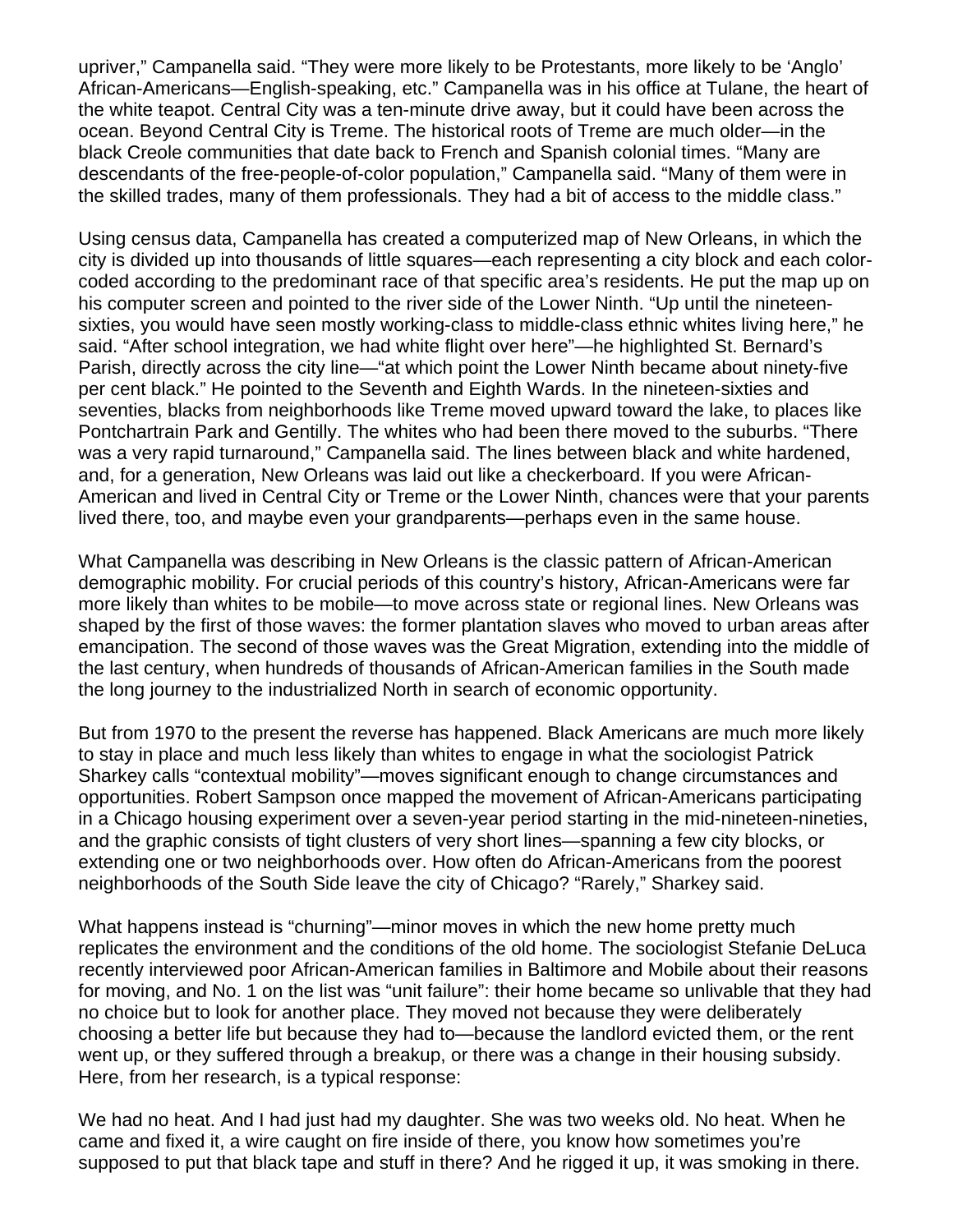And I had just, I had brought my baby from the hospital that day. My daughter, and the wire, it was like, you know how a firecracker looks when you light it? That's how it was doing. I got so scared I grabbed her and ran out the door. Because it was going, okay, you know where all the wiring is in the top part of like a wall space heater, it was going up towards, I didn't know it was going to explode. And I'm like, I'm getting out of here. I didn't have no shoes on or nothing. I grabbed her, and I just ran out the door.

None of the reasons for moving that DeLuca collected are explicitly about schools or jobs, which are the kind of reasons that middle-class people give for moving. The exception is the 9.47 per cent of poor people's moves that are about "wanting to leave neighborhood conditions" although one suspects that what was meant by "neighborhood conditions" is something different from what's meant when a young couple leave their walkup on the Upper West Side for a house in suburban New Jersey. African-Americans have become—to borrow the title of Sharkey's recent book—"stuck in place." Sharkey writes:

Over the past two generations, 48 percent of all African American families have lived in the poorest quarter of neighborhoods *in each generation*. The most common experience for black families since the 1970's, by a wide margin, has been to live in the poorest American neighborhoods over consecutive generations. Only 7 percent of white families have experienced similar poverty in their neighborhood environments for consecutive generations.

If a group of poor Americans are stuck in a bad place, then either the place they are stuck in needs to be improved or they need to move to a better place. Over the years, there have been numerous efforts to advance the second of these approaches—experimental projects, government initiatives —but they have been hard to execute on a large scale. Then came the storm.

Katrina blew in from the Gulf, bringing a storm surge across Lake Pontchartrain. Water squeezed through the city's navigation canals like a fire hose through a funnel, breaching the levees and flood walls that had been built to protect the city's low-lying neighborhoods. Pontchartrain Park and New Orleans East, where so many African-Americans had settled since the nineteen-sixties, were flooded. So were Treme and Central City. Campanella pointed to two spots along the Industrial Canal, which bisects the Ninth Ward. "The deepest floodwaters, the highest-velocity floodwaters, coming in from a two-hundred-foot-long breach right over here, and a nine-hundred-foot-long breach over here," he said, pointing to a flood wall that ran along the canal. "So the surge came in this way, from these man-made navigation canals as well as from the lake. It's piling up. It's putting pressure on these walls, and overtopping the levee and pouring in. In the canal, the water was fourteen feet above where it normally is. This land right here is four feet below sea level. So you have eighteen feet of head suddenly released."

By a combination of geography, history, and meteorology, Katrina disproportionately hit black New Orleans. These were the people whose homes were flooded, who camped out in the Superdome, who were evacuated to Baton Rouge or Lafayette or Houston—many of whom have never returned. The Lower Ninth had twenty thousand people before Katrina. Five years afterward, there were six thousand. In Mid-City, there are still abandoned houses and empty lots. Many of these people may have wanted to come back right after the storm. But the public schools were shut down, the city's main public hospital was a wreck, and the city's publichousing projects were shuttered.

Campanella then switched to an identically constructed map, only this time based on 2010 census data, and in bits and pieces on the screen there was a simple and arresting picture of what Katrina meant. In the neighborhoods that were once a dense black, many of the little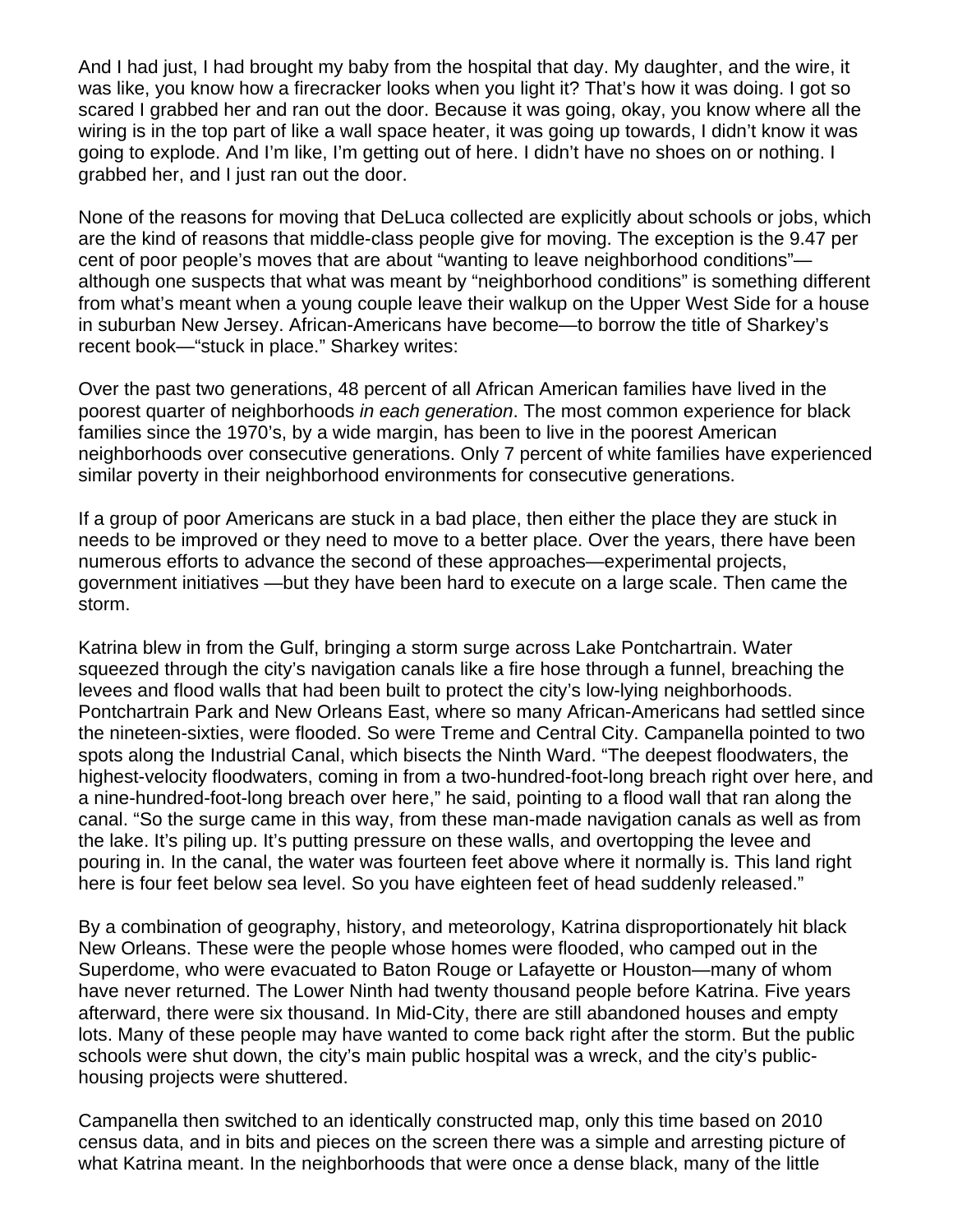squares had thinned and turned gray. The sharp lines that once separated the teapot from Central City were now blurry: the white areas of the city were pushing north, into the vacuum left by the exodus. The Bywater was graying, as it gentrified still further. "Before Katrina, an American Community Survey estimate of New Orleans Parish population was four hundred and fifty-five thousand, and about sixty-eight per cent black," Campanella said. "Now the latest estimate is three hundred and eight-four thousand, and it's about sixty per cent black. The white population has largely reconstituted itself numerically. So if you do that math, we're talking about seventy-nine to eighty thousand fewer African-Americans." In the most traumatic manner possible, Katrina caused what social scientists normally consider a good thing—a major move and that is why, a decade after it devastated the Gulf Coast, the storm continues to defy simple categorization.

"The main lesson of our analysis is that intergenerational mobility is a local problem," the economists Raj Chetty, Nathaniel Hendren, Patrick Kline, and Emmanuel Saez conclude in a landmark study of U.S. economic mobility, published last year. They mean that the things that enable the poor to enter the middle class are not primarily national considerations—like minimum-wage laws or college-loan programs or economic-growth rates—but factors that arise from the nature of your immediate environment. The neighborhoods that offer the best opportunities for those at the bottom are racially integrated. They have low levels of income inequality, good schools, strong families, and high levels of social capital (for instance, strong civic participation). That's why moving matters: going to a neighborhood that scores high on those characteristics from one that does not can make a big difference to a family's prospects.

Chetty and his co-authors established their point in a number of ways. Suppose, they said, you look at parents who earn in the first quintile—that is, the bottom fifth of the U.S. income distribution. What are the odds that one of their children will—by the time that child reaches adulthood—make it into the top fifth of the income distribution? Those odds, they found, vary dramatically from one city to the next. In San Jose, for example, the probability is 12.9 per cent. San Jose, clearly, has a lot of good neighborhoods. So does Salt Lake City, where the probability of a bottom-quintile-to-top-quintile shift is 10.8 per cent. At the other end of the spectrum is Charlotte, North Carolina, where the probability is 4.4 per cent: a poor child is almost three times more likely to reach the top in San Jose than he or she is in Charlotte.

In a second analysis, Chetty and Hendren assigned a value to every major metro area in the country, according to how much more (or less) a child can expect to earn depending on the city where he or she grew up. The No. 1 urban area, by this measure, is Seattle, at 11.6 per cent: by the age of twenty-six, the child of a family in Seattle earning just above the poverty line will make 11.6 per cent more than would otherwise have been expected. The place bonus for Minneapolis is 9.7 per cent; in Salt Lake City, it is 9.2 per cent. Coming in last on the list of the hundred largest commuting zones in the country, by contrast, is Fayetteville, North Carolina, which has a place penalty of negative 17.8 per cent: the child of a poor person in that city will end up earning substantially less than he or she would otherwise have earned, simply by having been raised in Fayetteville.

One of the tragedies of Katrina was that so many of New Orleans' residents were forced to move. But the severity of that tragedy is a function of where they were forced to move to. Was it somewhere on the Salt Lake City end of the continuum? Or was it a place like Fayetteville? The best answer we have is from the work of the sociologist Corina Graif, who tracked down the new addresses of seven hundred women displaced by Katrina—most of them lower-income and black. By virtually every measure, their new neighborhoods were better than the ones they had left behind in New Orleans. Median family income was forty-four hundred dollars higher. Ethnic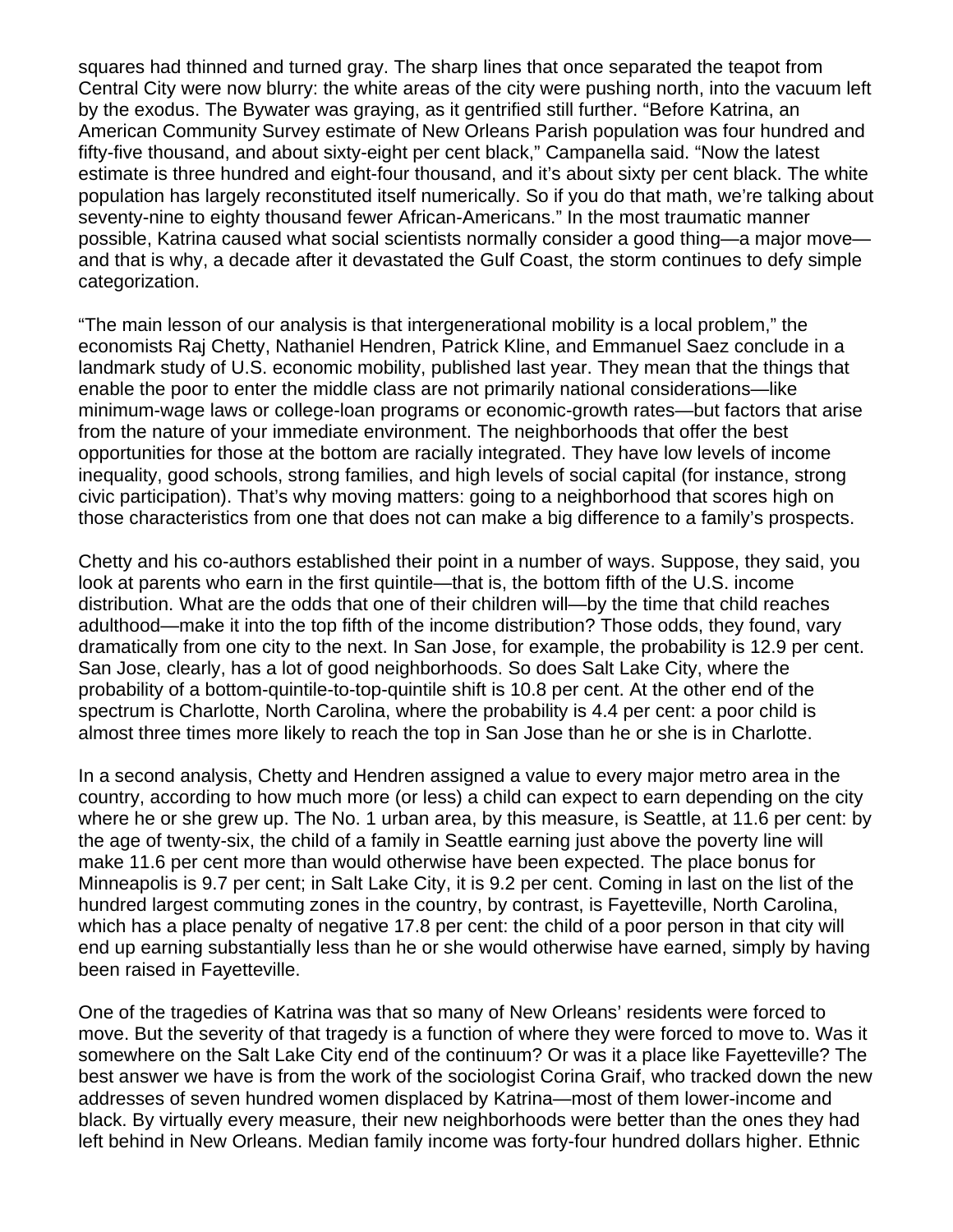diversity was greater. More people had jobs. Their exposure to "concentrated disadvantage" an index that factors in several measures of poverty—fell by half a standard deviation.

The women weren't going to Fayetteville but, rather, to places like Houston. "For low-income people in the South, Houston is a pretty darn great place," Hendren said. "It's not a beacon of phenomenal upward mobility like Salt Lake City. But it's kind of the Salt Lake City of the South." The odds of going from the bottom to the top in Houston are 9.3 per cent, which puts it fifteenth out of the top fifty U.S. metro areas.

"I think that what's happening is that a whole new world is opening up to them," Graif said. "If these people hadn't moved out of the metro area, they would have done the regular move cycling from one disadvantaged area to another. The fact that they were all of a sudden thrown out of that whirlpool gives them a chance to rethink what they do. It gives them a new option—a new metro area has more neighborhoods in better shape."

That is, more neighborhoods in better shape than those of New Orleans, which is a crucial fact. For reasons of geography, politics, and fate, Katrina also happened to hit one of the most dysfunctional urban areas in the country: violent, corrupt, and desperately poor. A few years after the hurricane, researchers at the University of Texas interviewed a group of New Orleans drug addicts who had made the move to Houston, and they found that Katrina did not seem to have left the group with any discernible level of trauma. That's because, the researchers concluded, "they had seen it all before: the indifferent authorities, loss, violence, and feelings of hopelessness and abandonment that followed in the wake of this disaster," all of which amounted to "a microcosm of what many had experienced throughout their lives."

Katrina was a trauma. But so, for some people, was life in New Orleans before Katrina. In the Chetty-Hendren-Kline-Saez analysis, New Orleans has a bottom-to-the-top probability of 5.1 per cent, which is half a percentage point behind Detroit. And the place bonus / penalty for New Orleans? *Minus* 14.8 per cent, which puts it ninety-ninth out of the top hundred biggest urban areas in the country, ahead of only Fayetteville. "New Orleans?" Hendren said. "Horrible. Absolutely horrible. No question about it. It was one of the worst."

Claiborne Avenue runs across New Orleans from west to east. It crosses through the Ninth Ward and then up and over the Industrial Canal into the Lower Ninth. On the south side of Claiborne, on higher ground toward the river, is a small district known as Holy Cross. It did not suffer as much as the hard-hit part of the Lower Ninth on the lake side of Claiborne. After the hurricane, there were policy-minded recommendations to "shrink the footprint" of the city meaning to let nature reclaim the lowest-lying and most vulnerable parts of New Orleans, like the Lower Ninth. That proposal went nowhere. To those who had lost their homes once, the idea of the city taking their homes away a second time—this time permanently—seemed unimaginably callous.

Today, from the Claiborne Avenue Bridge, you can see dozens of new homes, many of them built by the actor Brad Pitt's Make It Right organization: architect-designed, environmentally conscious, brightly painted creations sitting defiantly among neatly planted gardens. The city's response to the storm was to rebuild the Lower Ninth and the neighborhoods that run along the lakeshore in a bigger, more idealized form—just as the response of New York to 9/11 was to erect an even more massive collection of office towers on the site of the old World Trade Center.

The way New Orleans handled public education after Katrina was very different. New Orleans had one of the worst-performing public-school systems in the country: the year before the storm,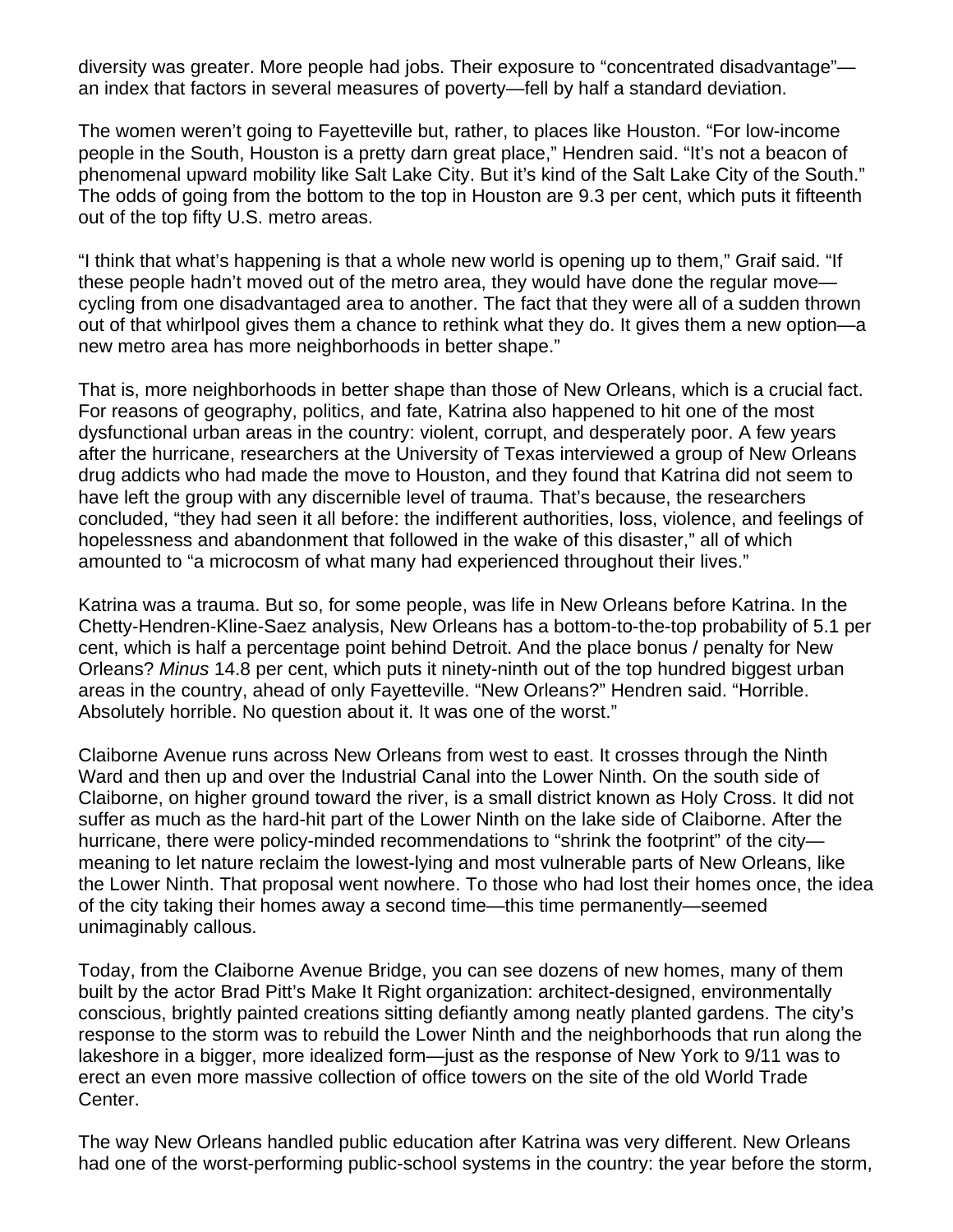sixty-two per cent of public-school students in the city were enrolled in a school rated F by the state of Louisiana. The government decided to start over. All of the city's public-school teachers were fired. Public education was changed—in the words of one city official—from "a school system" to "a system of schools." In the most radical educational experiment in the country, students were allowed to apply anywhere they chose throughout the city, principals were given wide autonomy, and countless school buildings were renovated or rebuilt. The educational system, in the wake of a hurricane that battered its buildings, doubled down and finished the job itself.

"It has been tough," said Rhonda Kalifey-Aluise, the C.E.O. of KIPP New Orleans Schools, part of a national educational network that has played a major role in the city's educational experiment. "We've had fourteen different moves of our schools from year to year, as renovations are happening. The kids have had to get on buses and ride all across town. I think that if we had thought too much about what we were doing we probably wouldn't have done it. There were lots of risks."

Kalifey-Aluise and several of her colleagues then began to spell out just what she meant by "tough." Two weeks before the storm, KIPP had opened its first school in New Orleans, KIPP Phillips College Prep—a middle school in Gentilly, with a hundred and twenty students. Katrina scattered everyone. Jonathan Bertsch, who was an administrator at that first school, recalls, "We started getting phone calls from our students—because, of course, it's a KIPP school, and they have our numbers—from Atlanta, Chicago, and a lot from Houston, from the Astrodome. So we said, 'We should go to Houston and find our students.' I drove there, and I remember I picked everybody up at the airport, and we got the last room that was open in the Astrodome Holiday Inn, which was the executive suite at the top. There were forty of us staying in that room."

Bertsch and his colleagues spent a week walking through the shelters with signs: "Do you know anyone who went to KIPP Phillips?" Bertsch went on, "We found about twelve or fourteen of our original students, which out of a class of a hundred and twenty is pretty significant, because we're five hours away." They teamed with people from kipp's Houston schools, rounded up twenty-nine teachers (twenty-six of whom had been with the Teach for America program in New Orleans), and on October 3rd—just over a month after Katrina—opened New Orleans West College Prep, kindergarten through eighth grade.

"For our families, the typical experience was we would meet them in shelters like the Astrodome and they would maybe transition toward a church shelter or be doubled up with a family," Bertsch said. "Then maybe they would get a hotel voucher, and then maybe find a permanent apartment. A lot of our families were dealing with just trying to get their lives straight. The amount of trust and belief that families had in us was overwhelming. Because I would talk to families, and I'd be looking at a map and say, 'You need to walk your child two blocks this way and two blocks this way and the bus will come'—and they had never met me, they don't know who I am, and they'd never seen our school." A year later, the KIPP organization moved back to New Orleans and started over, and, along with dozens of other groups, began the long task of rebuilding the city's public-school system from the ground up.

Ten years in, the results of the experiment have been mixed. Test scores have not risen anywhere near as much as had been hoped, and dozens of problems have had to be solved on the fly. How, in a system like this, do you prevent some schools from cherry-picking students dumping the difficult cases on someone else? How do you create a single, simple application process? How do you move that many students from one end of the city to the other, every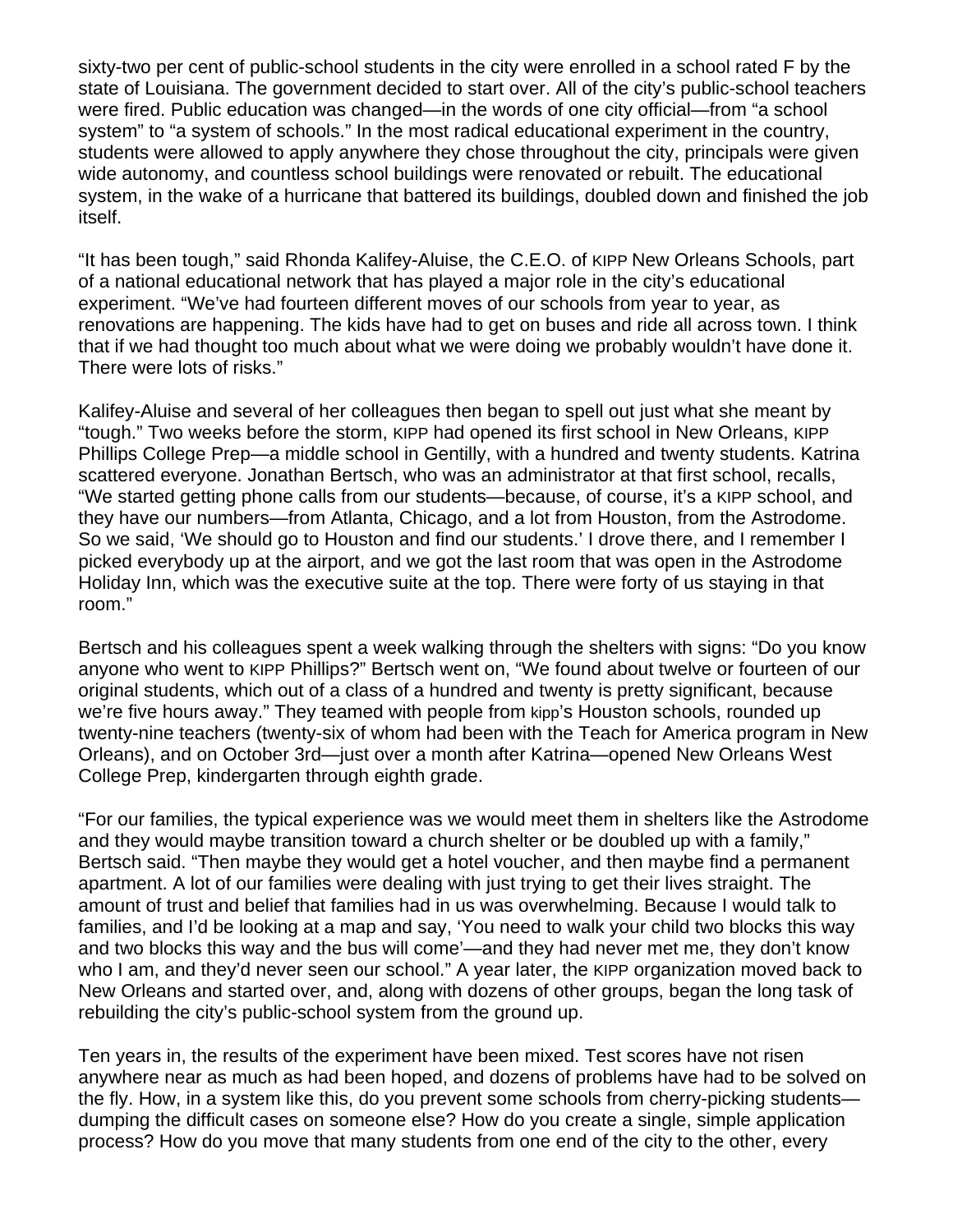morning? How do you respond to the communities that have lost the local schools they sent their children to for generations?

To critics, what happened to the city's schools is sometimes portrayed in ideological terms—as "disaster capitalism." Or it is seen as a class victory: a group of (largely) white, well-educated teachers came down and took over a (largely) black school system. At root, however, is something more fundamental—the flip side of the position taken by those who want to rebuild the Lower Ninth. Those who fought against shrinking the city's footprint were motivated by the impulse to heal. The motivating force behind the school reforms was to fix. The first saw the storm as a trauma to be overcome. The second saw it as an opportunity to be exploited.

To the KIPP leaders, the sacrifices caused by the revolution were necessary. Given its past failures, what choice did the city's school system have but to try something new? As the KIPP officials were talking, they were sitting in a conference room at KIPP Central City Academy, a gorgeous, brand-new school in Central City—and a sharp contrast with the forbidding, battered building that KIPP occupied before the storm. The first crop of KIPP graduates are now moving on to college at a ninety-three-per-cent rate. Joining Bertsch and Kalifey-Aluise around the table was one of those graduates, Tyreal Samuel, who had been with KIPP nearly every step of the way. She was headed for Grinnell College, in Iowa, in the fall, and the unspoken implication of her presence was obvious: someone in her shoes coming out of the old New Orleans school system could only have dreamed of Grinnell.

A few years after Katrina, the economists Emily Chamlee-Wright and Virgil Henry Storr interviewed dozens of evacuees living in Houston, and what they found is an exact version of this divide between the healers and the fixers. Those who preferred New Orleans to Houston gave as their reasons:

New Orleans is home: 69%.

Prefer New Orleans' unique culture: 49%.

Overall quality of life better in New Orleans: 35%.

Family/friendship networks in New Orleans: 27%.

Better transportation in New Orleans: 24%.

People are friendlier in New Orleans: 18%.

The members of this group put family and continuity first: they wanted their community back. "We sit down, we barbecue, we have our crawfish," one of the returnees from Houston told Chamlee-Wright and Storr. "I went out there today and washed the pot out, we barbecued last week. It's just something we do. We get off work early, go spend \$30, \$40, \$50, \$60, buy a sack of crawfish, cook them, and sit outside and eat. Like I said, that's just New Orleans. That's what we couldn't do when we went to Houston."

Those who preferred Houston saw things very differently:

Better schools in Houston: 35%.

Found a better job in Houston: 35%.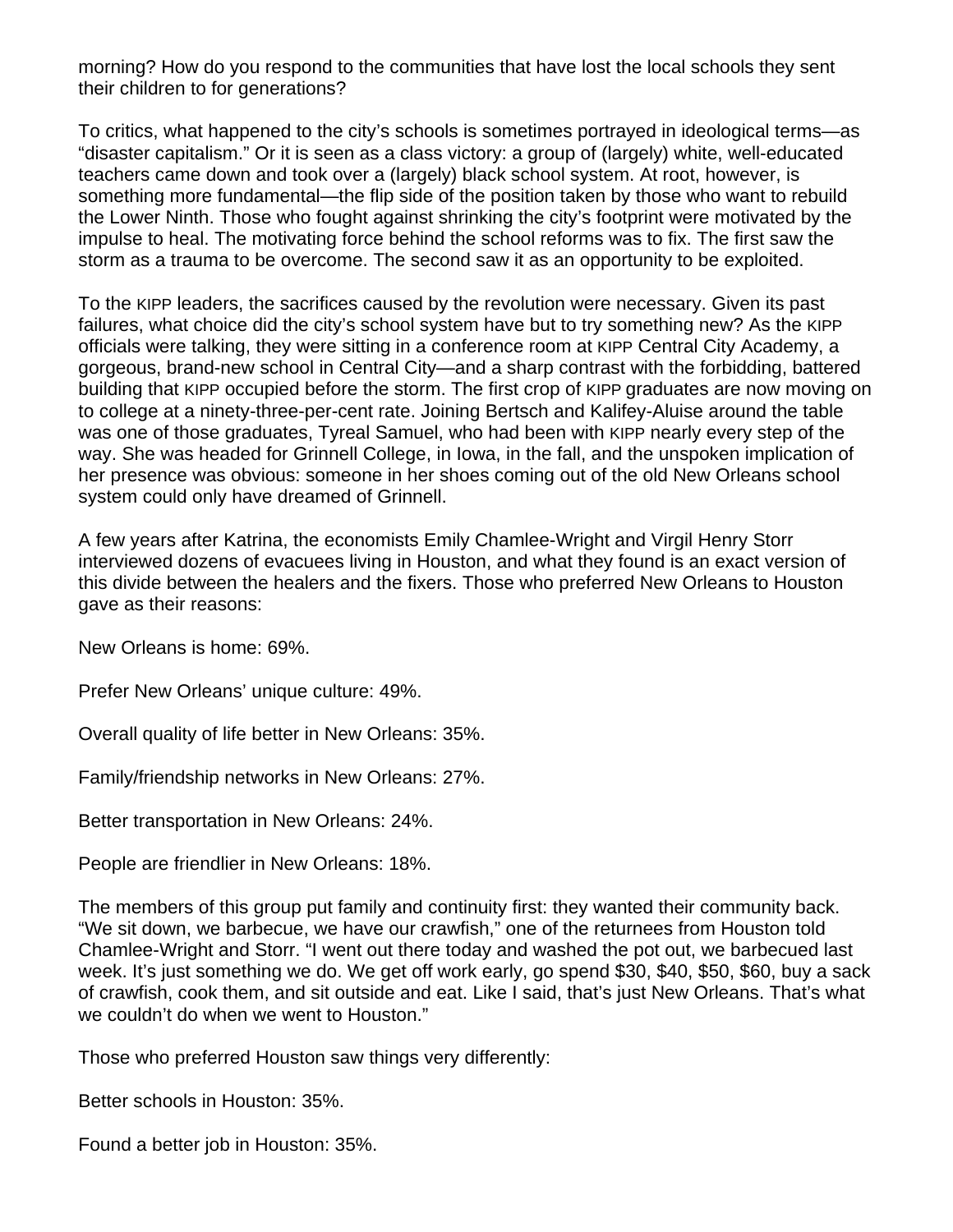Overall quality of life in Houston: 33%.

Lower crime in Houston: 31%.

Better housing in Houston: 27%.

Better access to health care in Houston: 21%.

There is value in both positions. If places like Salt Lake City have great neighborhoods, it is in part because of culture and community. The attitudes of reformers in places like New Orleans sometimes bring to mind the absurdist adage of the Vietnam War: that a village needed to be destroyed in order to be saved. Nor can everyone move. Patrick Sharkey points out the sad fact about moving as a primary strategy: if too many poor African-Americans move into a middleclass neighborhood, then the middle class leaves—robbing the community of many of the things that the movers came in search of.

At the same time, however, Katrina reminds us that sometimes a clean break with the past has its advantages. The fact that you may have lived in a neighborhood for generations, or become attached to a set of long-standing educational traditions, does not mean that you should always return to that neighborhood if you are displaced, or reconstruct those traditions. The schools of New Orleans made a necessary and painful sacrifice: they extended the pain of Katrina in order to build a better future for the city's children. Those who chose to stay in Houston made the same hard choice. The calculations done in the Chetty-Hendren-Kline-Saez study concern the benefits of good neighborhoods for the children of the people who move. The child who moves from Central City to Salt Lake City at the age of five or six gets the benefit of all of his or her education in a better school, an adolescence largely free of violence and crime, and an early adulthood in a place with jobs and opportunities. The benefits are less obvious for the parents: they leave behind their networks and family ties and the pleasures of crawfish. In the past ten years, much has been said, rightly, about the resilience and the spirit of those who chose to rebuild the neighborhoods they had lost. It is time to appreciate as well the courage of those who, faced with the same disaster, decided to make a fresh start.

## **NY Times Stop Universities From Hoarding Money** by Victor Fleischer

SAN DIEGO — WHO do you think received more cash from Yale's endowment last year: Yale students, or the private equity fund managers hired to invest the university's money?

It's not even close.

Last year, Yale paid about \$480 million to private equity fund managers as compensation about \$137 million in annual management fees, and another \$343 million in performance fees, also known as carried interest — to manage about \$8 billion, one-third of Yale's endowment.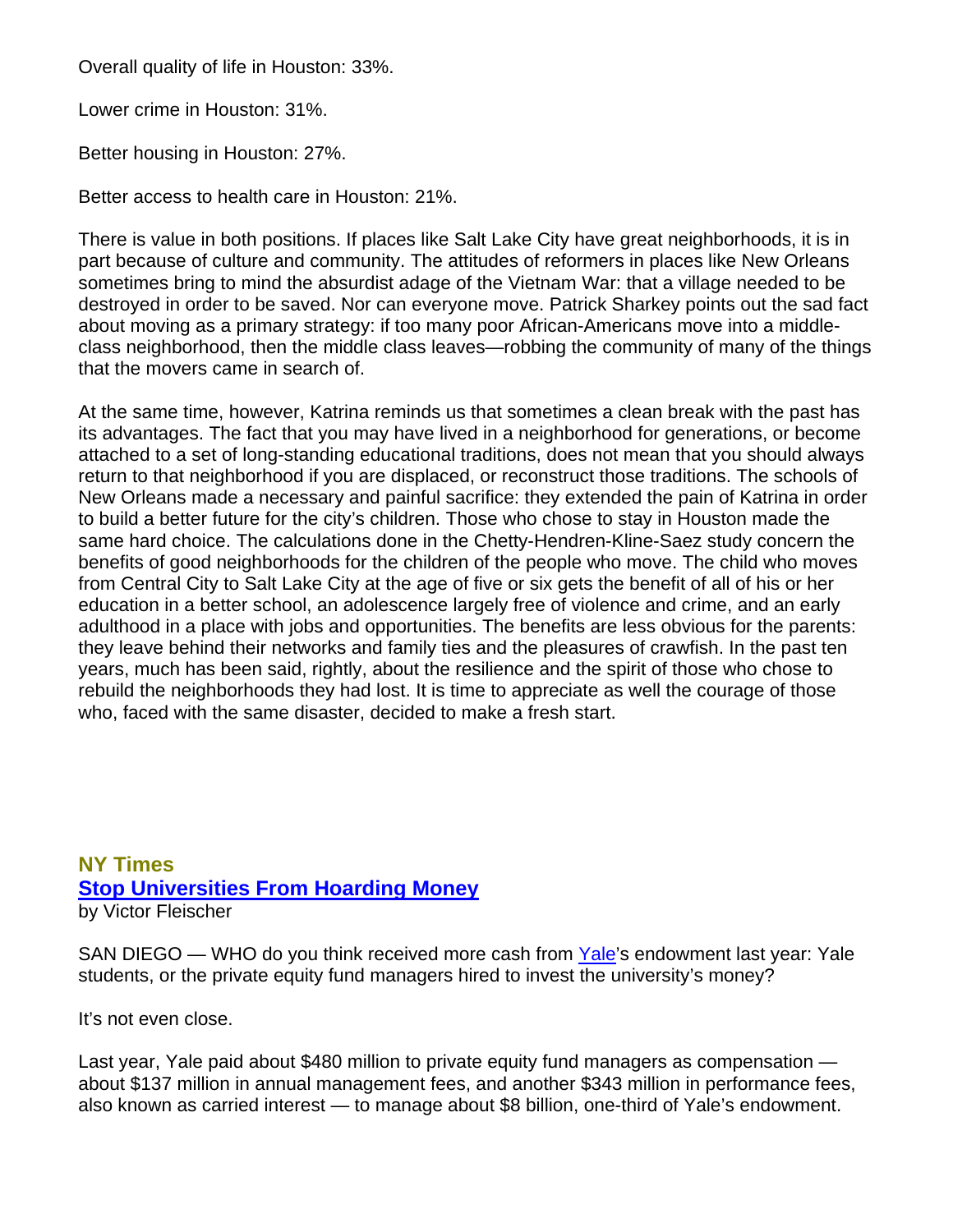In contrast, of the \$1 billion the endowment contributed to the university's operating budget, only \$170 million was earmarked for tuition assistance, fellowships and prizes. Private equity fund managers also received more than students at four other endowments I researched: Harvard, the University of Texas, Stanford and Princeton.

Endowments are exempt from corporate income tax because universities support the advancement and dissemination of knowledge. But instead of holding down tuition or expanding faculty research, endowments are hoarding money. Private foundations are required to spend at least 5 percent of assets each year. Similarly, we should require universities to spend at least 8 percent of their endowments each year.

University endowments have surged in recent years as markets recovered from the financial crisis. Yale's endowment now tops \$24 billion, up 50 percent from 2009.

Income inequality has left elite endowments heaving with cash. Following the tradition of Gilded Age philanthropists like Rockefeller, Carnegie and Vanderbilt, financiers are steering large charitable gifts to elite universities.

Kenneth C. Griffin, a hedge fund manager, gave Harvard \$150 million in 2014. In May of this year, Stephen A. Schwarzman, the chairman and co-founder of the private equity giant Blackstone, pledged \$150 million to Yale toward a new student center. John A. Paulson, another hedge fund manager, topped them both when he gave Harvard \$400 million in June.

While nobody has suggested that quid pro quos were involved in these cases, these gifts highlight the symbiotic relationship between university endowments and the world of hedge funds and private equity funds.

Investors compensate fund managers through an arrangement known as "2 and 20," referring to a 2 percent annual management fee and a 20 percent share of the investment profits, or carried interest.

The arrangement is doubly beneficial, from a tax perspective: Many institutional investors, including universities, are tax-exempt, and fund managers' carried interest is taxed at lower capital gains rates instead of ordinary income rates.

Universities won't disclose the amount of carried interest paid to fund managers. But one can estimate the amount by hand-collecting data from annual reports, financial statements and tax forms, as I did for the Yale figures above.

Despite the success of its endowment, in 2014 Yale charged its students \$291 million, net of scholarships, for tuition, room and board.

In 2012, Harvard spent about \$242 million from its endowment on tuition assistance; in 2014, it paid \$362 million in private-equity fees, and nearly \$1 billion in total investment management fees.

Smaller institutions aren't any better. The University of San Diego, where I teach, spent about \$2 million from the endowment on tuition assistance in 2012, compared with \$5 million in private-equity fees in 2014 and \$13 million in overall investment management fees.

Endowment managers argue that premium fees offer premium performance. It's true that, over the past 20 years, under the brilliant guidance of its chief investment officer, David F. Swensen,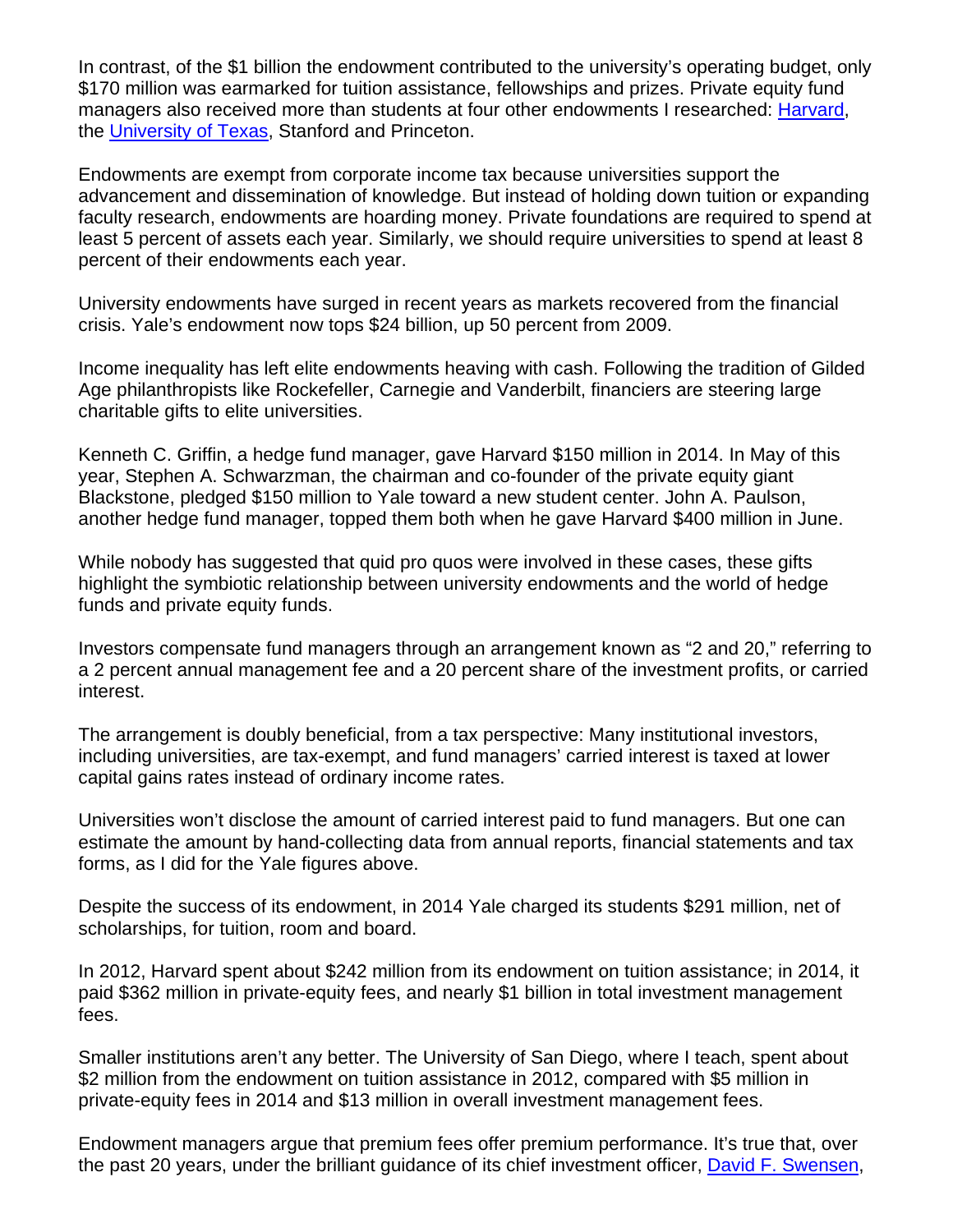Yale's private-equity portfolio earned an astounding 36 percent per year. It's also true that Yale's financial aid policy is generous, and that Yale spends money from its endowment on things that benefit students indirectly, like buildings, faculty salaries and research. In the 2014 fiscal year, Yale's endowment provided \$830 million for expenses including funding professorships, subsidizing research and maintenance.

But the amount universities pay to private equity reveals the deeper problem: We've lost sight of the idea that students, not fund managers, should be the primary beneficiaries of a university's endowment. The private-equity folks get cash; students take out loans.

As part of the reauthorization of the Higher Education Act expected later this year, Congress should require universities with endowments in excess of \$100 million to spend at least 8 percent of the endowment each year. Universities could avoid this rule by shrinking assets to \$99 million, but only by spending the endowment on educational purposes, which is exactly the goal.

Eight percent is not as scary as it might sound. Remember that endowments benefit from new gifts as well as investment returns. The average endowment, small or large, has grown by 9.2 percent per year over the last 20 years, even after accounting for annual spending of about 4 percent. Last year, only 14 of the 447 university endowments with assets over \$100 million failed to net at least 8 percent growth.

Under my proposal, endowments would grow, only at a slower pace. They would shrink when markets crash, but recover, and then some, when the market rebounds.

Think about it this way. In 1990, Yale's endowment was worth about \$3 billion. If my suggested spending rule had been in place, it would be worth about \$10 billion today, instead of \$24 billion.

But under my proposal, the sky-high tuition increases would stop, and maybe even reverse themselves. Faculty members would benefit from greater research support. University libraries, museums, hospitals and laboratories would have better facilities. Donors would see the tangible benefits of philanthropy. Only fund managers would be worse off.

*Victor Fleischer is a professor of law at the University of San Diego.*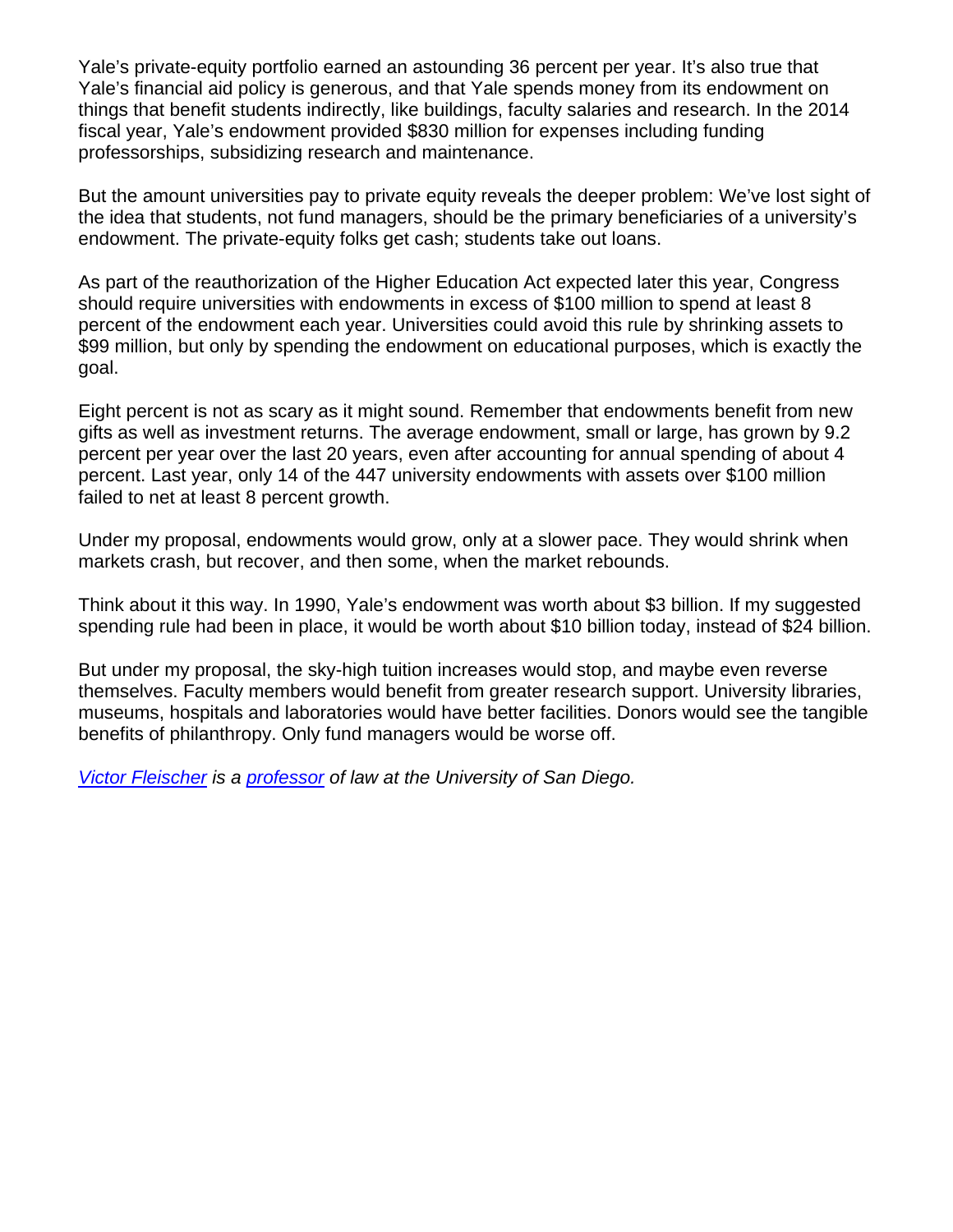

## **THAT PEOPLE BUILD BOATS FROM TRASH TO\* ESCAPE IT**

## **WE'RE NOT NORMALLY IN FAVOUR OF VANDALISM, BUT...**

The Greatest Lie Ever Told is that Vaccines Save Lives & Prevent Disease. **Prove It or Repeal the Law!** 

**VacLib.org** 

Paid for by the Anti Vaccination League of America & Friends Jim O'Kelly 219-508-5597

WELL SPRAYED, SIR, WELL SPRAYED.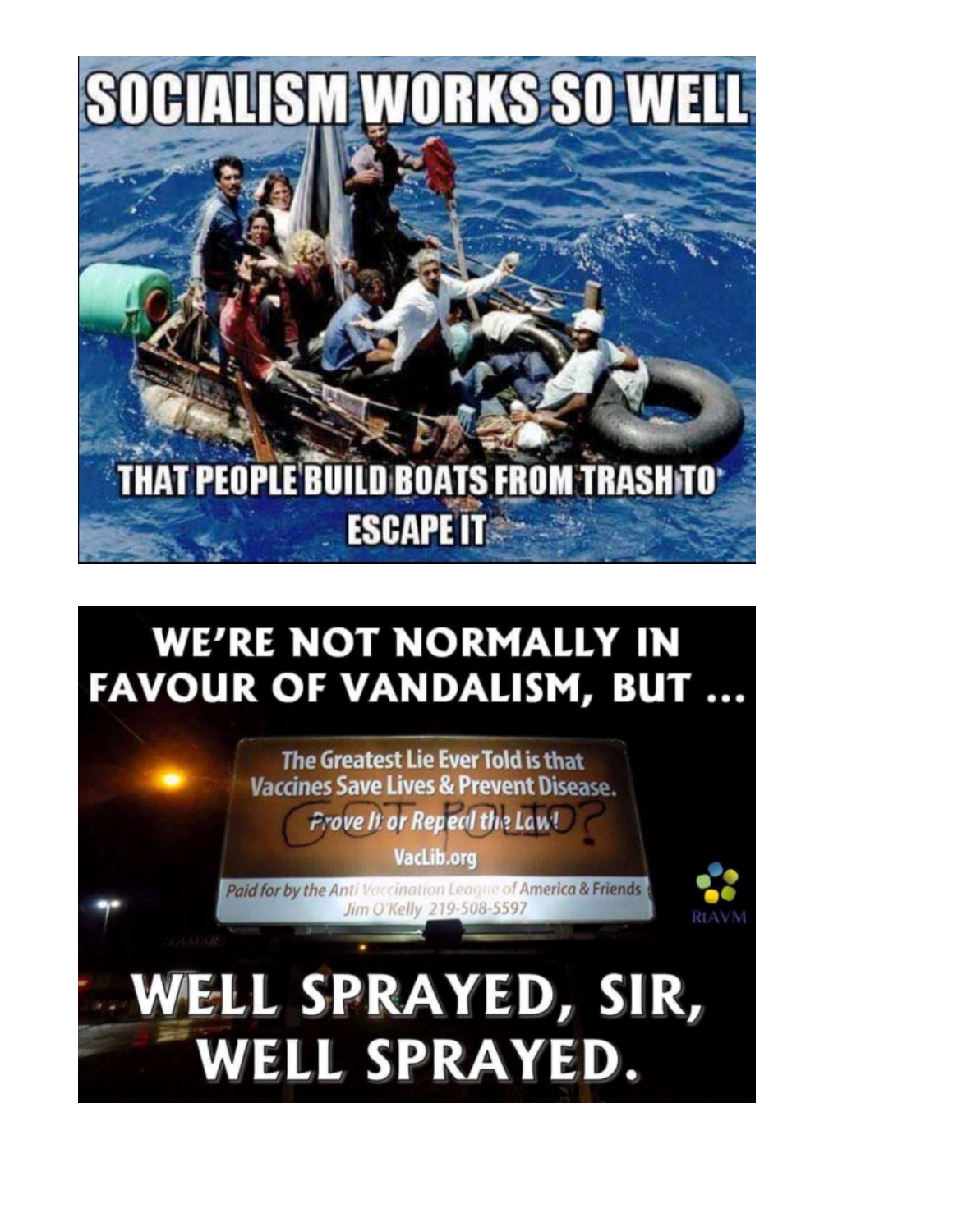

IF I HAD 10 **PIECES OF BACON, AND YOU TOOK 4, WHAT WOULD YOU HAVE?** 

**YES, THAT'S RIGHT YOU'D HAVE A BLACK EYE AND A BRUISED HAND** 

MUMSPANTRY.COM.AU